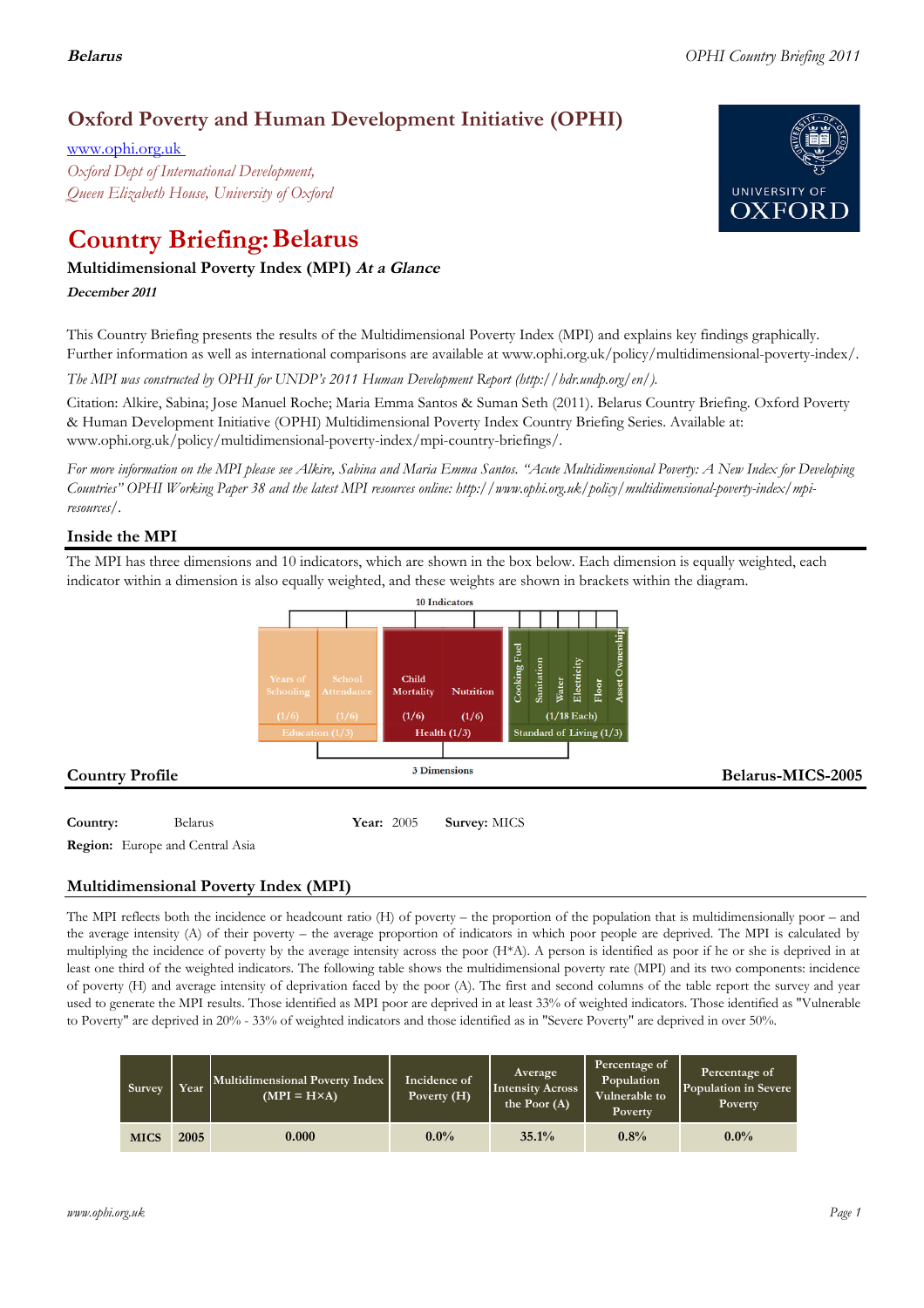### **Comparing the MPI with Other Poverty Measures**

Column chart A compares the poverty rate using the MPI with three other commonly used poverty measures. The height of the first column denotes the percentage of people who are MPI poor (also called the incidence or headcount ratio). The second and third columns denote the percentages of people who are poor according to the \$1.25 a day income poverty line and \$2.00 a day line, respectively. The final column denotes the percentage of people who are poor according to the national income poverty line. The table on the right-hand side reports various descriptive statistics for the country. The statistics shaded in khaki/olive are taken from the year closest to the year of the survey used to calculate the MPI. The year is provided below each column in chart A.



|                |                         | Summary                                                                                                                                                    |          |  |  |
|----------------|-------------------------|------------------------------------------------------------------------------------------------------------------------------------------------------------|----------|--|--|
| erty Measures  |                         | 0.000<br>Multidimensional Poverty Index                                                                                                                    |          |  |  |
|                |                         | Percentage of MPI Poor (H)                                                                                                                                 | $0.0\%$  |  |  |
|                | 12.7%                   | Average Intensity of Deprivation (A)                                                                                                                       | $35.1\%$ |  |  |
|                |                         | Percentage of Income Poor (\$1.25 a day) <sup>‡</sup>                                                                                                      | 0.2%     |  |  |
|                |                         | Percentage of Income Poor (\$2.00 a day) <sup><math>\bar{x}</math></sup>                                                                                   | $0.5\%$  |  |  |
|                |                         | Percentage of Poor (National Poverty Line) <sup>#</sup>                                                                                                    | $12.7\%$ |  |  |
|                |                         |                                                                                                                                                            |          |  |  |
| 0.5%           |                         | Human Development Index 2011*                                                                                                                              | 0.756    |  |  |
| US\$2 a day    | <b>National Poverty</b> | $HDI$ rank*                                                                                                                                                | 65       |  |  |
| 2005           | Line<br>2005            | $HDI category*$                                                                                                                                            | High     |  |  |
| <b>Aeasure</b> |                         | $\pm$ The World Bank (2011). "World Development Indicators." Washington, DC.<br>* UNDP (2011). "Human Development Report", Statistical Table 1 . New York. |          |  |  |
|                |                         |                                                                                                                                                            |          |  |  |

e: For population figures and numbers of MPI poor people, consult the tables on OPHI's te: http://www.ophi.org.uk/policy/multidimensional-poverty-index/

### **Comparing the MPI with Other Poverty Measures**

Column chart B shows the percentage of people who are MPI poor (also called the incidence or headcount) in the 109 developing countries analysed. The column denoting this country is dark, with other countries shown in light grey. The dark dots denote the percentage of people who are income poor according to the \$1.25 a day poverty line in each country. The graph above tells you the year this data comes from. Dots are only shown where the income data available is within three years of the MPI survey year.



**B. Headcounts of MPI Poor and \$1.25/day Poor**



*www.ophi.org.uk Page 2*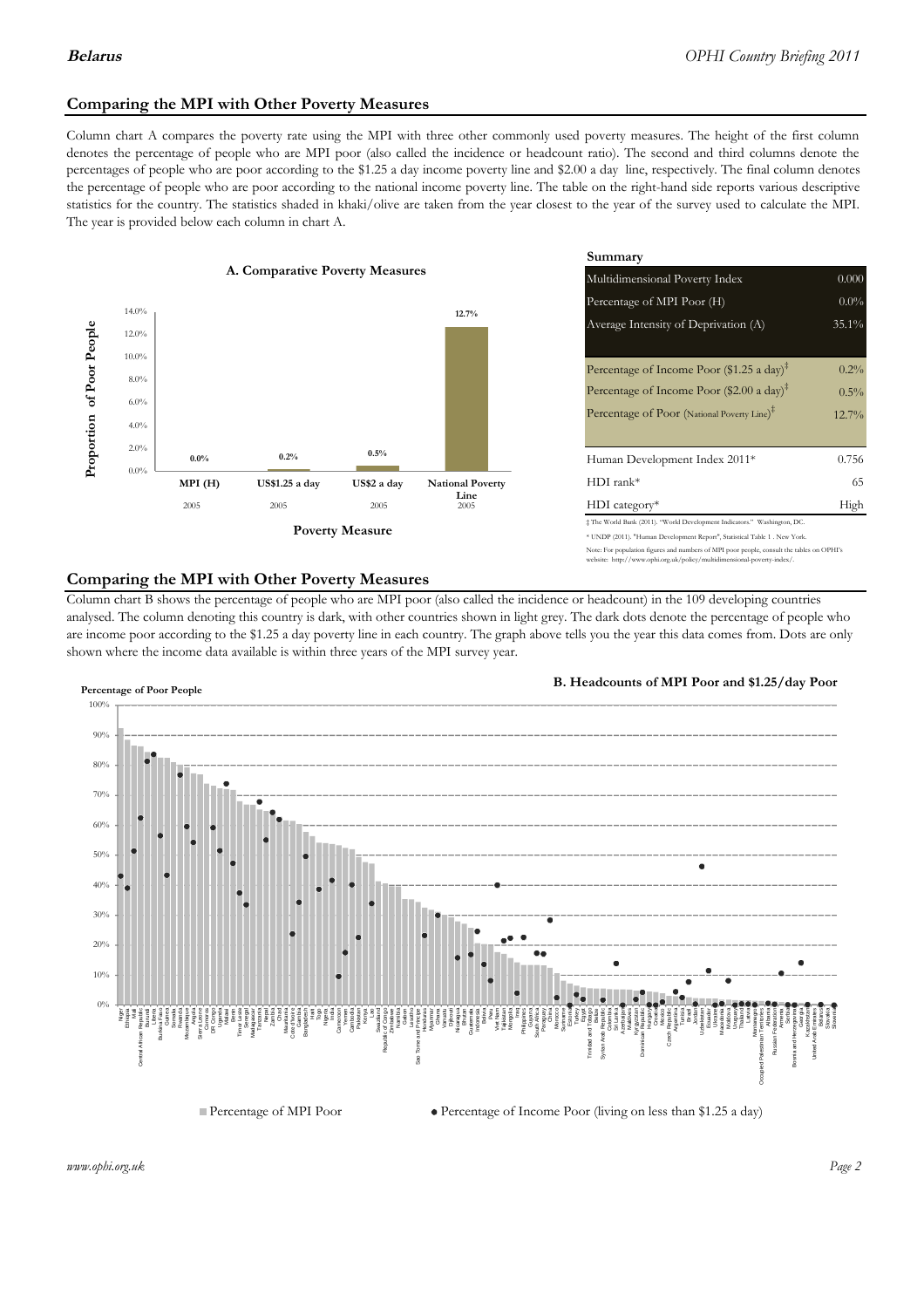### **Incidence of Deprivation in Each of the MPI Indicators**

The MPI uses 10 indicators to measure poverty in three dimensions: education, health and living standards. The bar chart to the left reports the proportion of the population that is poor and deprived in each indicator. We do not include the deprivation of non-poor people. The spider diagram to the right compares the proportions of the population that are poor and deprived across different indicators. At the same time it compares the performance of rural areas and urban areas with that of the national aggregate. Patterns of deprivation may differ in rural and urban areas.







### **Composition of the MPI**

The MPI can be broken down to see directly how much each indicator contributes to multidimensional poverty. The following figure shows the composition of the MPI using a pie chart. Each piece of the pie represents the percentage contribution of each indicator to the overall MPI of the country. The larger the slice of the pie chart, the bigger the weighted contribution of the indicator to overall poverty.